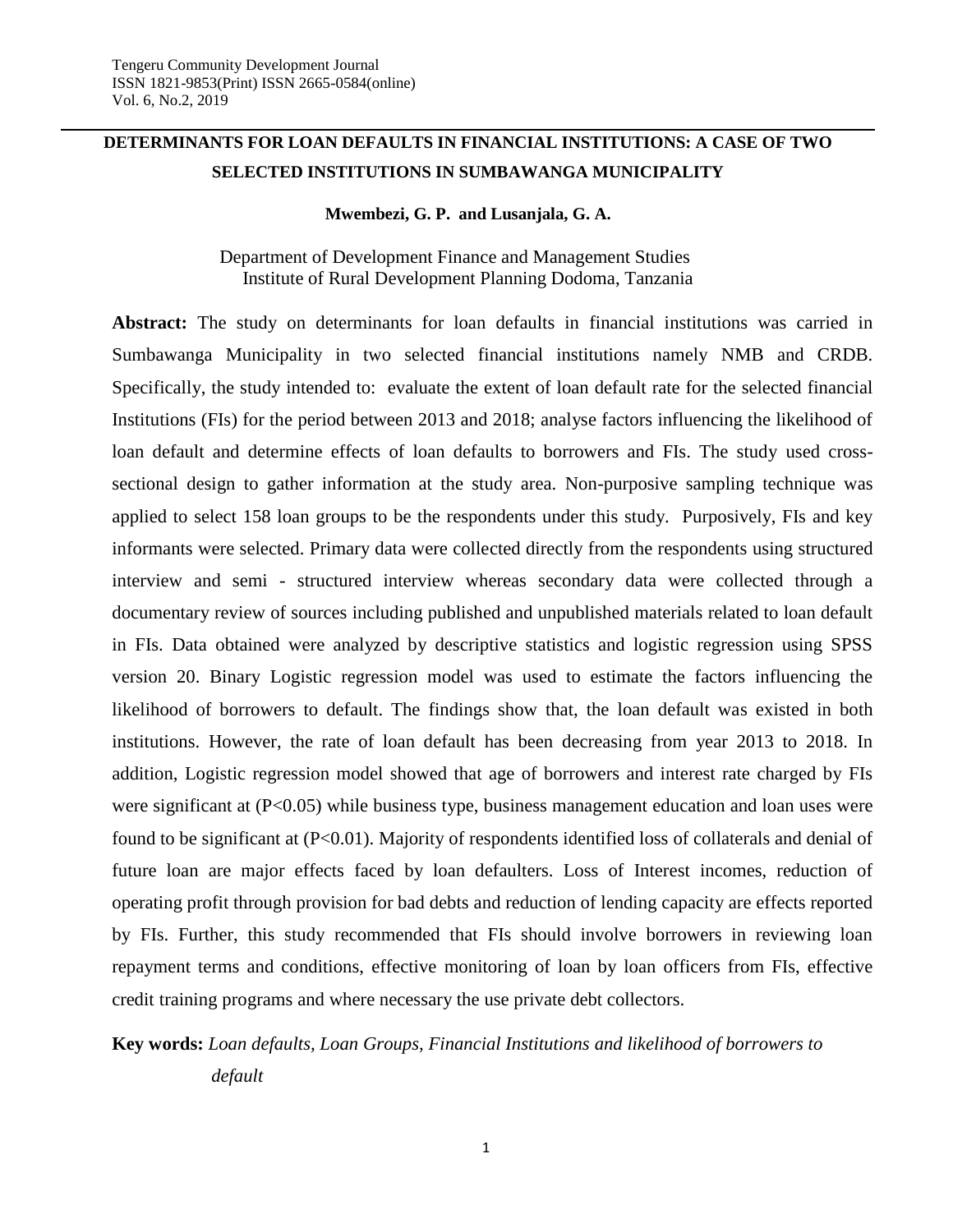

### **1.0 Introduction**

The long-term vision of Financial Institutions (FIs) is to provide sustainable financial services to the economically-active people who are able to services their loans (Nyamsogoro, 2010). In fulfilling this vision, FIs has managed to play an important role in micro, small, medium and large-enterprises (MSMLEs) development in Tanzania, particularly as instruments to emphasis the financial inclusion so as to achieve equity economic growth. Remarkably, FIs have become an economic development strategy that encourages income-generating activities; assists active business people and the entrepreneurs in stabilizing existing sources of income and enables micro, small medium and large -enterprises to grow. In the development of market-based, FIs have provided MSMLEs with loans and other financial services on a sustainable basis. The linking access to finance with business development assistance is an effective way to improve entrepreneurial behaviour and builds business integrity (URT, 2000). However, there are number of challenges facing these FIs which are: inadequate funds to cover the entire population, insufficient support from government, improper regulations, limited management capacity and loan defaults (Dahir, 2015). Among these challenges, loan default is the major problem that threatens the financial operations of many FIs (Aghion and Morduch 2005; Zeller and Johannsen, 2006).

Recent default rate statistics in developing countries show that out of the 25 FIs, 10 which represent 40% of FIs are experiencing a default rate of (1 - 3) % which is consistent with internationally accepted rate of default. 8 representing 32% have default rate of (3-6) %; 4 representing 16% experience default rate of (6- 10) % and 3 representing 12% have a default rate of more than 10%. Since loan default weakens the financial operations of FIs, various efforts have been put in places to reduce the problem. These efforts are articulated in credit collection policies which are used to manage the accounts receivables and manage loan portfolio of FIs (Pandey, 1995). These policies put into operation various institutional mechanisms to reduce the rate of loan default. These include lending methodologies, screening mechanisms, pledging of collateral, third party credit guarantee, credit rating and use of collection agencies (Sewagudde, 2000).

In line to this, the selected FIs use various strategies to reduce the risks involved in unsecured lending. These include; group lending, mandatory savings deposit to the amount borrowed, rewards for on - time repayments in form of future access to higher loan amounts, penalties for late payment such as fees and denial of higher loan amounts (Mulema, 2011). In addition to this new loan applicants are scrutinized before the credit facility is granted to them. However, traditional methods of deciding whether to grant loan to an individual are based on human judgment and experience of previous decisions. These methods are not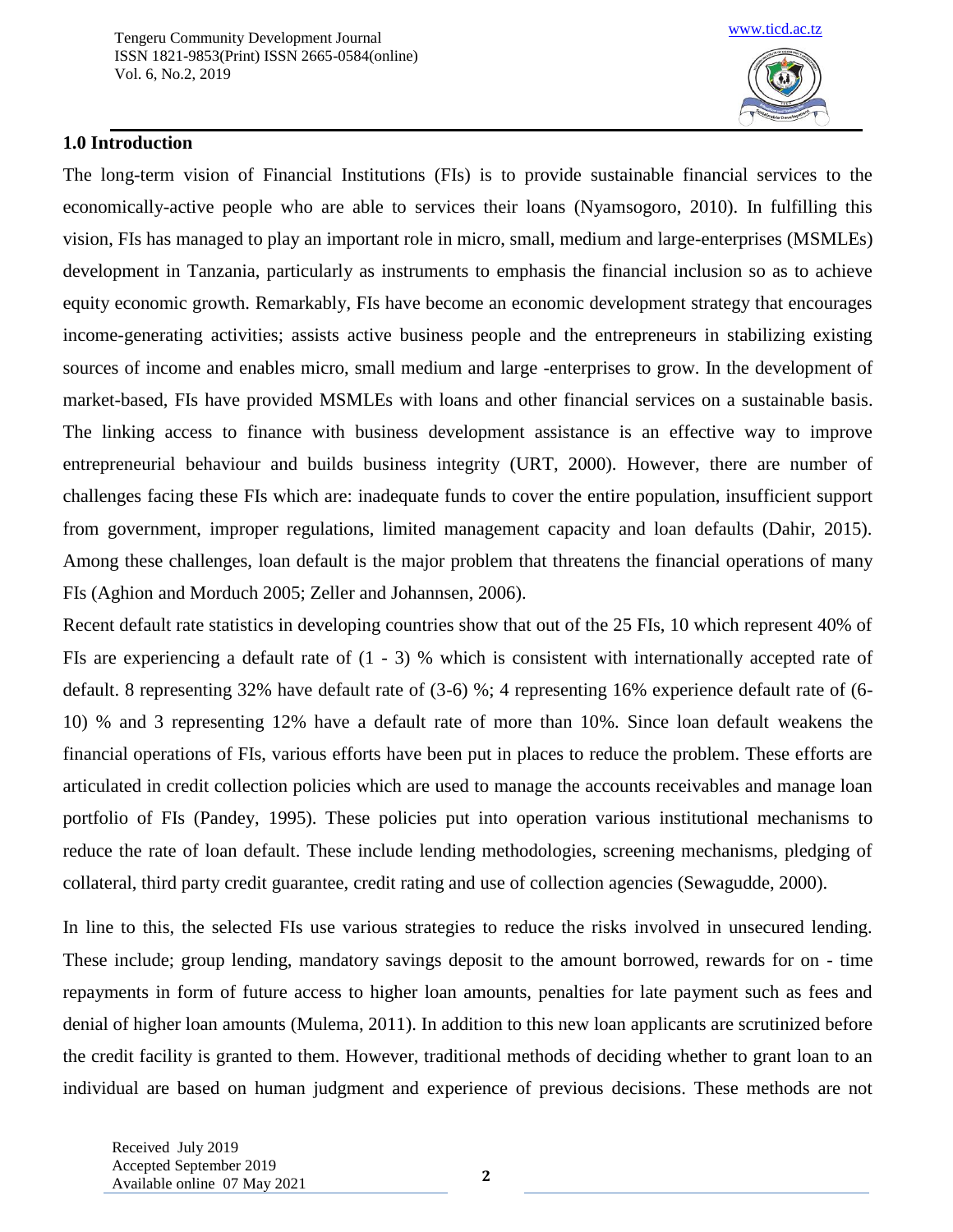

objective but very subjective. Thus, to determinate the likelihood of a borrower to default the lender must estimate borrower's ability to pay back from his current business characteristics and favorability of FIs credit policies to borrowers. Using a statistical approach in estimating the likelihood of default gives an objective and straight forward approach.

Despite all the mentioned strategies, loan defaults are alarming in FIs and Microfinance Institutions (MFIs). This is an alarming rate because it is more than the international acceptable default rate of 3% (Korankye, 2014). General information shows that default risk is associated with economic and social factors (Berharm, 2005; Agarwal, 2009; Marjo, 2010;Marjo, 2010; and Bichanga, 2013). However, there is limited information on how current business and FIs characteristics determine the likelihood of a borrower to default. It is in this regard that this study was designed to find the determinants for loan defaults in the selected FIs area. The selected FIs they offer both services, macro and micro finances, apart from servicing corporate customers they do also servicing micro finance customers, hence qualify for being MFIs and FIs as well, for example CRDB bank Ltd has established a subsidiary purpose for serving microfinance services, this is CRDB Microfinance Services Company Limited incorporated in the United Republic of Tanzania in 2000. The overall objective of the study was to determine factors for loan defaults in FI in Sumbawanga Municipality in Tanzania. Specifically the study intended to: evaluate the extent of loan default rate amongst the selected FIs at Sumbawanga Municipality for a period between 2013 and 2018, analyse factors influencing the likelihood of loan default among borrowers in the selected FIs in Sumbawanga Municipality and determine the effects of loan defaults to the selected FIs and borrowers.

## **2.0 Methodology**

The study was conducted in Sumbawanga Municipality in Sumbawanga region which is located in Longitude  $35^{\circ}$  44' East and Latitude  $6^{\circ}$  10' South in the centre of the country. Sumbawanga Municipality covers an area of 2,669 square kilometer of which 625 square kilometers is urbanised. The estimated population for Sumbawanga for the year 2017, shows that the district had total population size of 359,008; out of the total population 174,972 people (48.7 percent) are male while 184,036 (51.3 percent) are female and the average household size is 4.4 people, (NBS, 2018)

Sumbawanga Municipality has others 4 registered MFIs (CDA, 2013). The criteria for selecting this study were based on the availability of MFIs and their beneficiaries and it employed both purposive and nonpurposive sampling techniques. Purposive sampling technique was used to select NMB and CRDB out of 6 MFIs in Sumbawanga municipality. The criterion for selecting NMB and CRDB is because they are the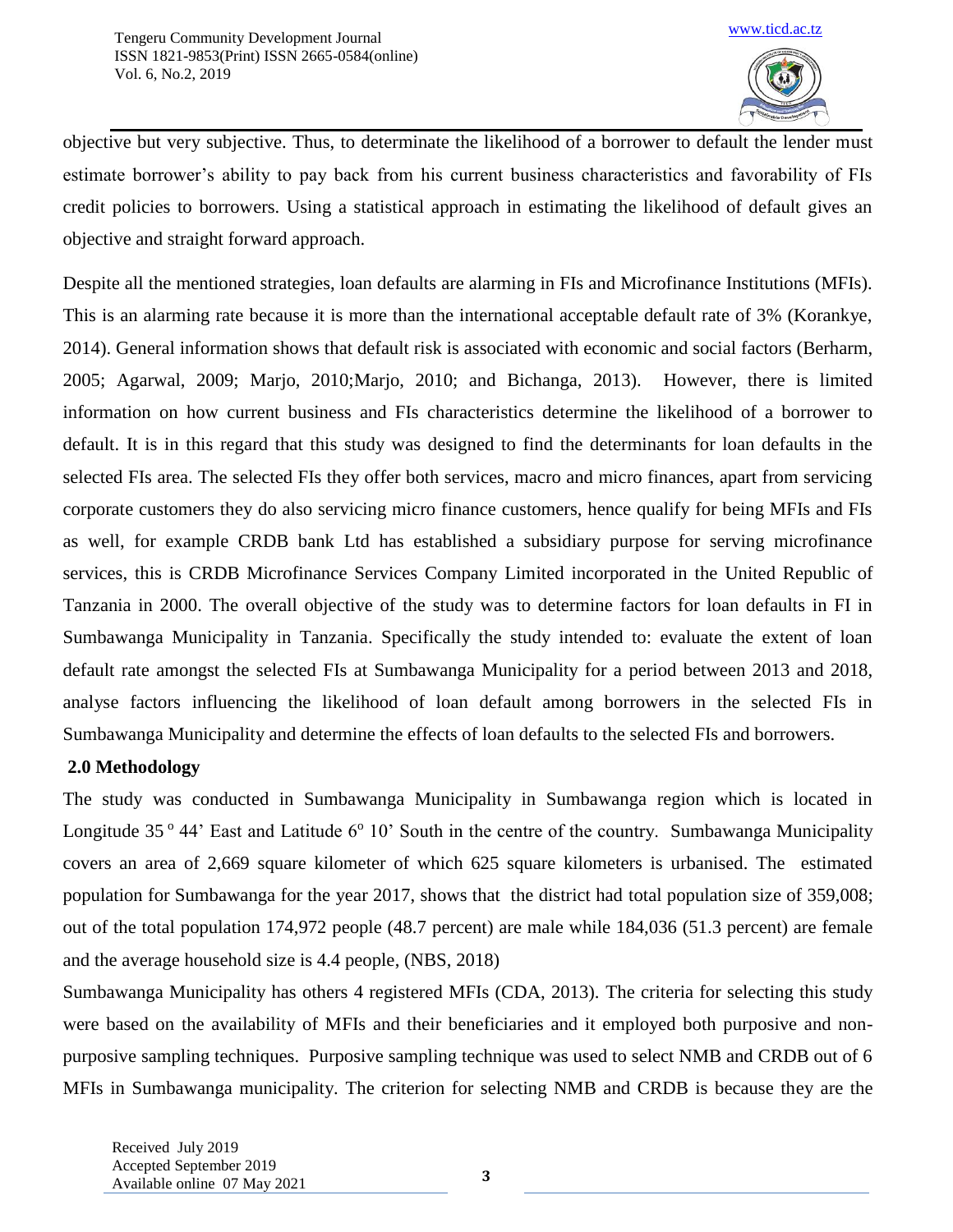

biggest financial institutions (FIs) offering microfinance services in the study area, where by both individual and group-based lending models are offered by these MFIs. Similar technique was used to select 3 key informants from each selected FI. These were heads of credit unit and two loan officers from each FI, which makes a total of 6 key informants. Non-purposive sampling technique that is simple random was used for selecting loan groups borrows from those FIs (NMB and CRDB). This method was used to select 79 loan groups which were the respondents from each FIs under group lending model, and this make a total respondents of 158 from loan groups. Equal sample size was taken from each FIs because the group of borrowers did not differ much.

The target population of the study was loan groups borrowed from those FIs. The sampling frame of the study was a list of all loan groups borrowed from NMB and CRDB at Sumbawanga municipality which was obtained from respective FIs. The sampling unit in this study was an individual loan group from selected FIs.

This study uses borrowers under group lending model to gather the required information. Thus, the population used to calculate sample size was 784 loan groups borrowed from CRDB and NMB as shown in Table 1 below.

| <b>MFI</b>   | <b>Group Lending</b> | <b>Number of Borrowers</b> | <b>Percent</b> |
|--------------|----------------------|----------------------------|----------------|
| <b>NMB</b>   | 458                  | 3,206                      | 58             |
| <b>CRDB</b>  | 326                  | 2,282                      | 42             |
| <b>TOTAL</b> | 784                  | 5,558                      | <b>100</b>     |

**Table 1: Number of registered group of borrowers from selected FIs in 2018** 

### **Source:** Field data, 2018

From each selected FIs, registered group was used and a total of 79 loan groups were purposively selected from each FIs to make a grand total of 158, out of 784 groups identified for both FIs. In average members to group have ranged from 3 to 10 members, this make a total of 5,558 members from 784 loan groups counted from both FIs. Equal sample size of loan group was taken from each FI. The sample size was obtained using formula as shown by Kothari, (2004) as presented hereunder;

$$
n = \frac{z^2 * p * q * N}{e^2(N-1) + z^2 * p * q}
$$

Received July 2019 Accepted September 2019 Available online 07 May <sup>2021</sup> **<sup>4</sup>**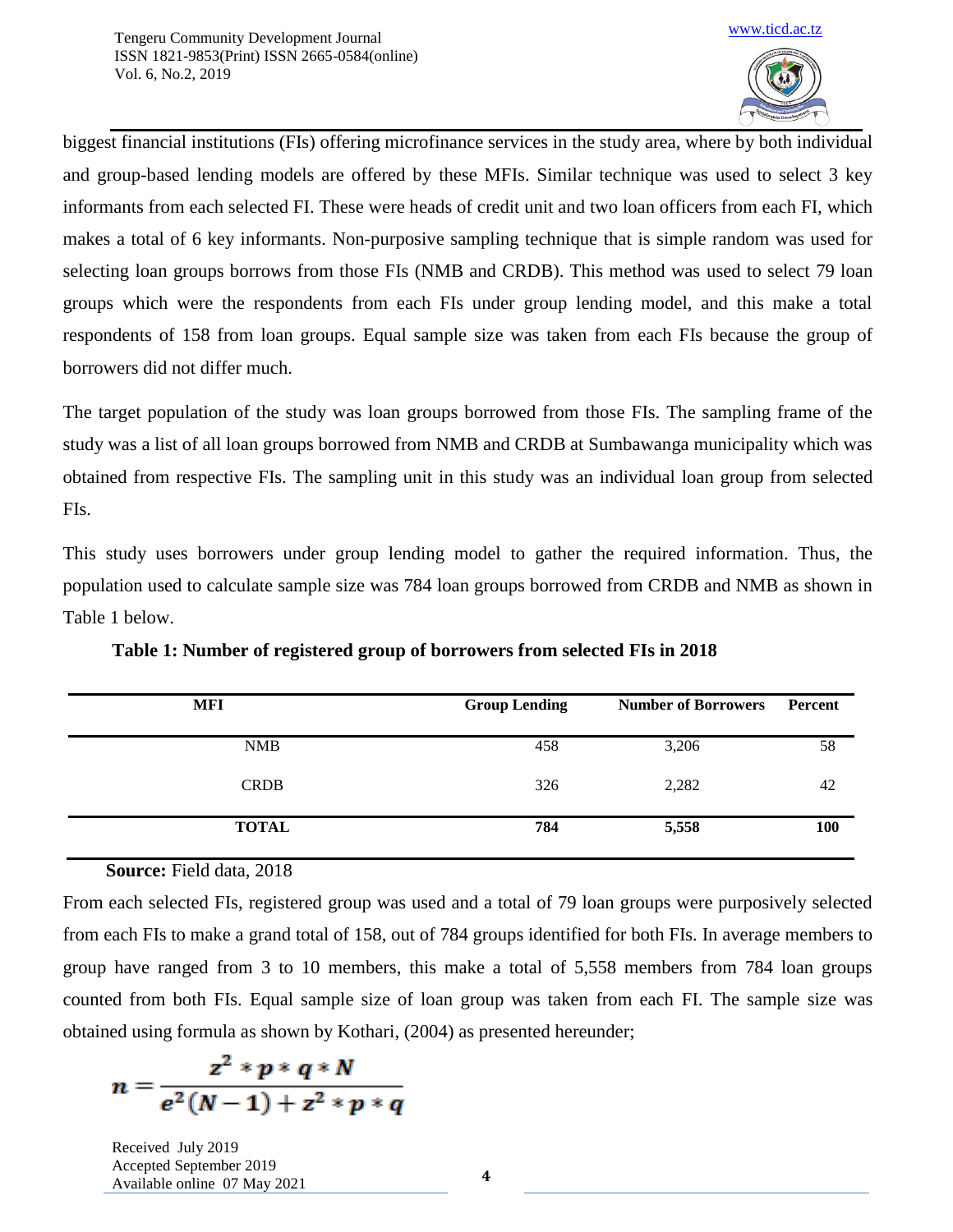### **Where;**

N= Number of loan groups; 784

n= Size of loan groups (sample size) - ?

 $e =$  Acceptable error (estimate should be within 5% of true value),

p= standard deviation of population; 0.02

 $z= 2.005$  (area of normal curve for the given confidence level)

 $q= 1 - 0.02$ 

n = 
$$
\frac{(2.005)^{2}(0.02)(1 - 0.02)(784)}{(0.02)^{2}(784 - 1) + (2.005)^{2}(0.02)(1 - 0.98)}
$$

$$
\frac{61.77}{0.39199}
$$

$$
n = 158
$$

Thus, the appropriate sample size selected was 158 loan groups.

Primary data were collected directly from each groups borrowers and key informants, which were 3 informants from each FIs, makes a total of 6 key informants, during a field work structured and semistructured interview was used respectively. Secondary data were collected through documentary sources including: FIs annual reports and other documents such as journals (published and unpublished), and websites related to loan default problem.

Structured interview method through questionnaire was chosen as important method of collecting data from the respondents. An in-depth interview conducted to key informants by using checklist.

Part of data collected were analysed by using descriptive statistics where means, frequencies, percentages composition and cross tabulations were employed. Logistic regression model was employed to determine the factors leading to loan default among borrowers in a group. This method uses maximum likelihood estimation method to estimate the value of parameters of the model. The dependent variable takes the value of 1 if the borrower defaults loan repayment for more than 30 days and takes the value of 0 if the borrower did not default (did not delay loan repayment for more than 30 days). In binary logistic model, this variable is the one that determines the likelihood of a borrower to repay the loan. This makes possible to estimate the

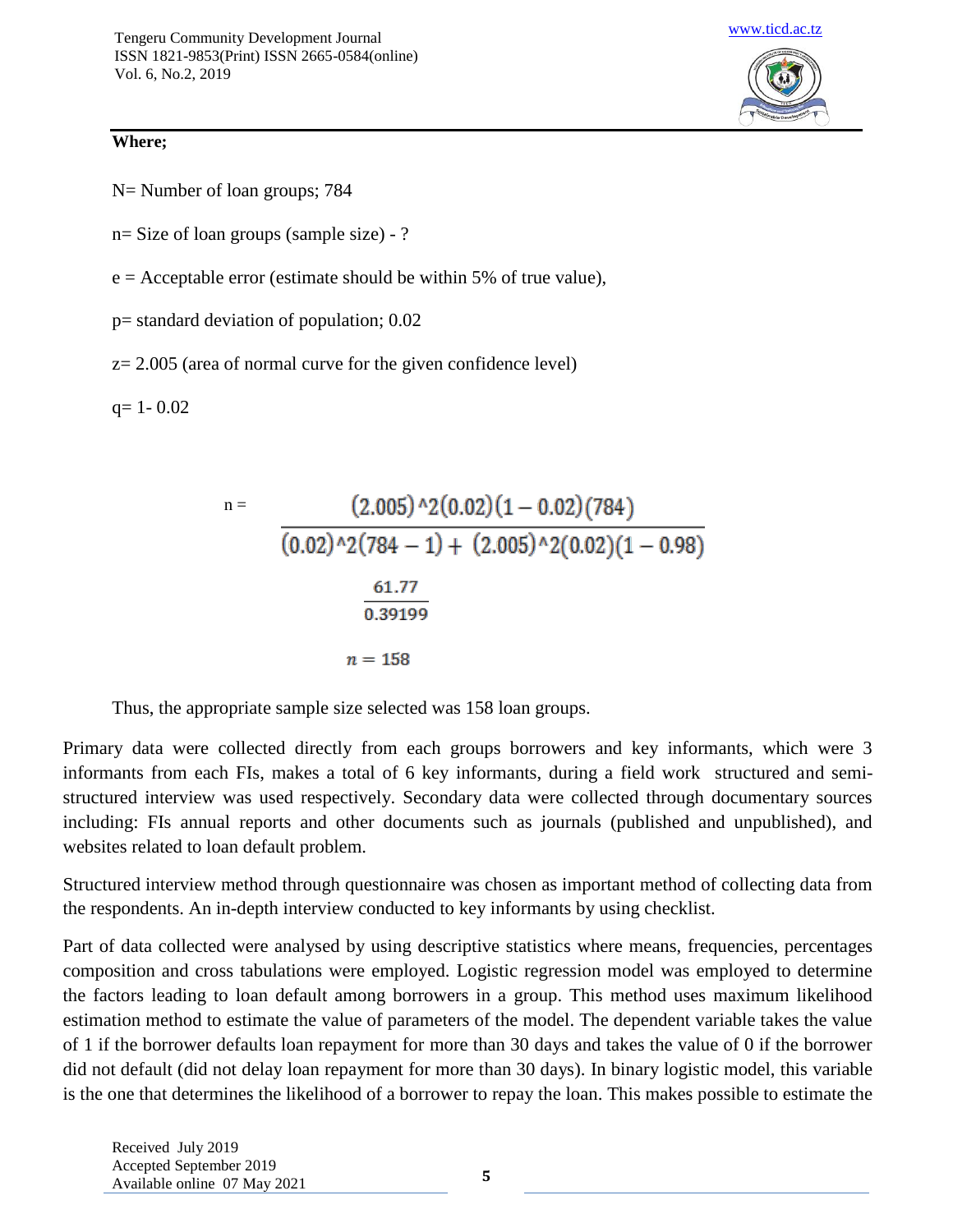

likelihood of default as explained by the respondents and key informants, which include variables such as the age of a borrower, gender of a borrower, distance from FIs to business area, business type, business management knowledge, interest rate charged by FIs, marital status of the borrower, level of education of a borrower, loan uses, family problems, asset ownership, past business experience and weak legal actions to loan defaulters. The borrower's likelihood to default is determined by the utility derived from prompt loan repayment. The difference in utility levels between defaulting and not to defaulting is what determines the borrower's repayment decision.

Let utility derived be denoted by μ. This utility depends on borrower's characteristics including education level, age, marital status and gender of the borrower. Other factors that may affect the utility function include distance from FIs to business area, business type, business management knowledge, interest rate charged by FIs and other characteristics. For each borrower we can derive the utility difference denoted by  $y^*$  as a function of borrowers' characteristics and other factors denoted by *X* and the error term  $\mu$ , which captures the influence of other factors not observed.

The following equation can be estimated, assuming a linear relationship

$$
y^* = X\beta + \mu
$$
 (1)

 $y *$  is unobserved variable called the latent variable. The assumption is that the borrower may default when the utility difference exceeds a certain threshold level that can be set to 0 without loss of generality.

If y is the variable that represents the borrower's likelihood to default it takes the value of 1 if the borrower defaults and it takes the value of 0 if the borrower do not. Estimation of equation 1 is not possible because y\* is unobserved, hence it is of little significance.

Consider the following situation:

$$
y = \begin{cases} 1 & \text{if } y \le 0 \\ 0 & \text{if } y \le 0 \end{cases}
$$

Therefore, instead of estimating equation (1) equation (2) is estimated.

…………………….. (2)

Where:

 $Y = \begin{cases} 1 & \text{If the borrower defaults (delay loan repayment for more that 30 days)} \\ 0 & \text{If the borrower do not default (not delay loan repayment for more that 30 days)} \end{cases}$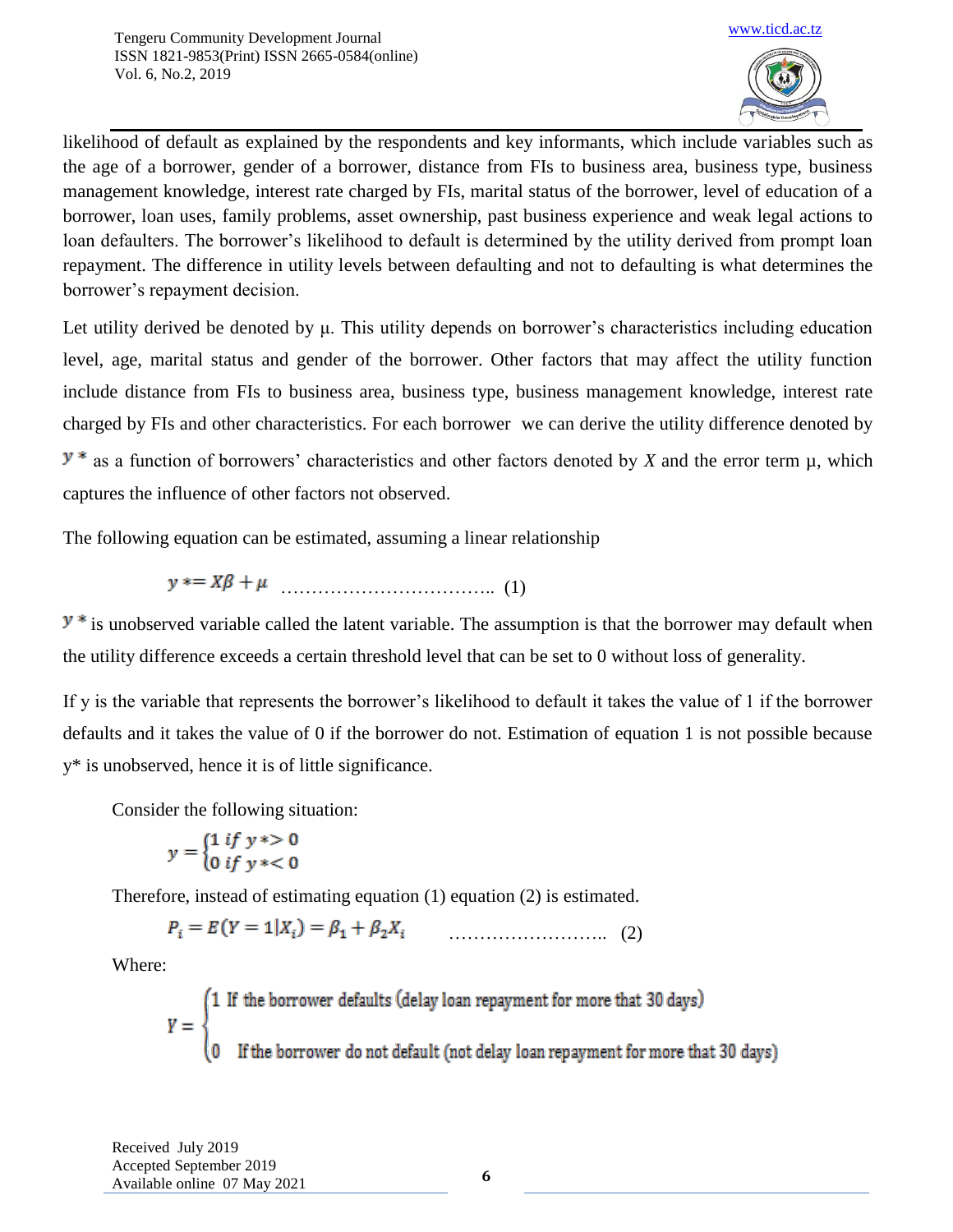

Equation (2) can be estimated by Ordinary Least Squares method (OLS), hence called a Linear Probability Model (LPM). Since the dependent variable is binary, estimation by OLS will be inappropriate. Gujarati and Porter (2005) points out the weaknesses of estimating equation (2) by OLS method. First, it can lead to probabilities that are out of range, that is, either negative values or values greater than 1. Second, the error term will be heteroscedasticity therefore statistical inferences will lead to wrong conclusions. Third nonnormality of the disturbance term and finally the measures of goodness of fit of the model will be questionable. To resolve the problems of LPM, it is necessary to make some assumptions on the distribution of the disturbance term µ. The logistic regression model assumes the disturbance term follows a

standard logistic distribution with mean 0 and standard deviation of  $\frac{\pi^2}{3}$  while the probit model assumes  $\mu$ follows a standard normal distribution with mean 0 and standard deviation of 1. Both logit and probit models use Maximum Likelihood (ML) technique to estimate equation (1).

X is a set of explanatory variables explaining the dependent variable. Since logit model assumes that the error term follows a standard logistic distribution with mean 0 and standard deviation of  $\frac{\pi^2}{3}$ . Thus the probability that  $Y=1$  is given as:

……………....... (2)

For ease of exposition, equation (2) can be written as

$$
P_i = \frac{1}{1 + e^{-Z_i}} = \frac{e^z}{1 + e^z} \tag{3}
$$

Where 
$$
Z_i = \beta_1 + \beta_2 X_i
$$

The equation (3) represents what is known as the (cumulative) logistic distribution function of characteristics of the borrower, business and FIs. It was easy to verify that as  $Z_i$  ranges from  $-\infty$  to  $+\infty$ ,  $P_i$ ranges between 0 and 1 and  $P_i$  is nonlinearly related to  $Z_i$  (i.e.,  $X_i$ ), thus satisfying two requirements considered earlier. In order to satisfy these requirements, we have created estimation problems because  $P_i$ is non-linear not only in  $\overline{X}$  but also in  $\beta'$  as can be seen clearly from equation (2). This means that cannot use the familiar OLS procedure to estimate parameters Gujarati and Porter (2005). Therefore, the equation (2) can be liberalized as follows: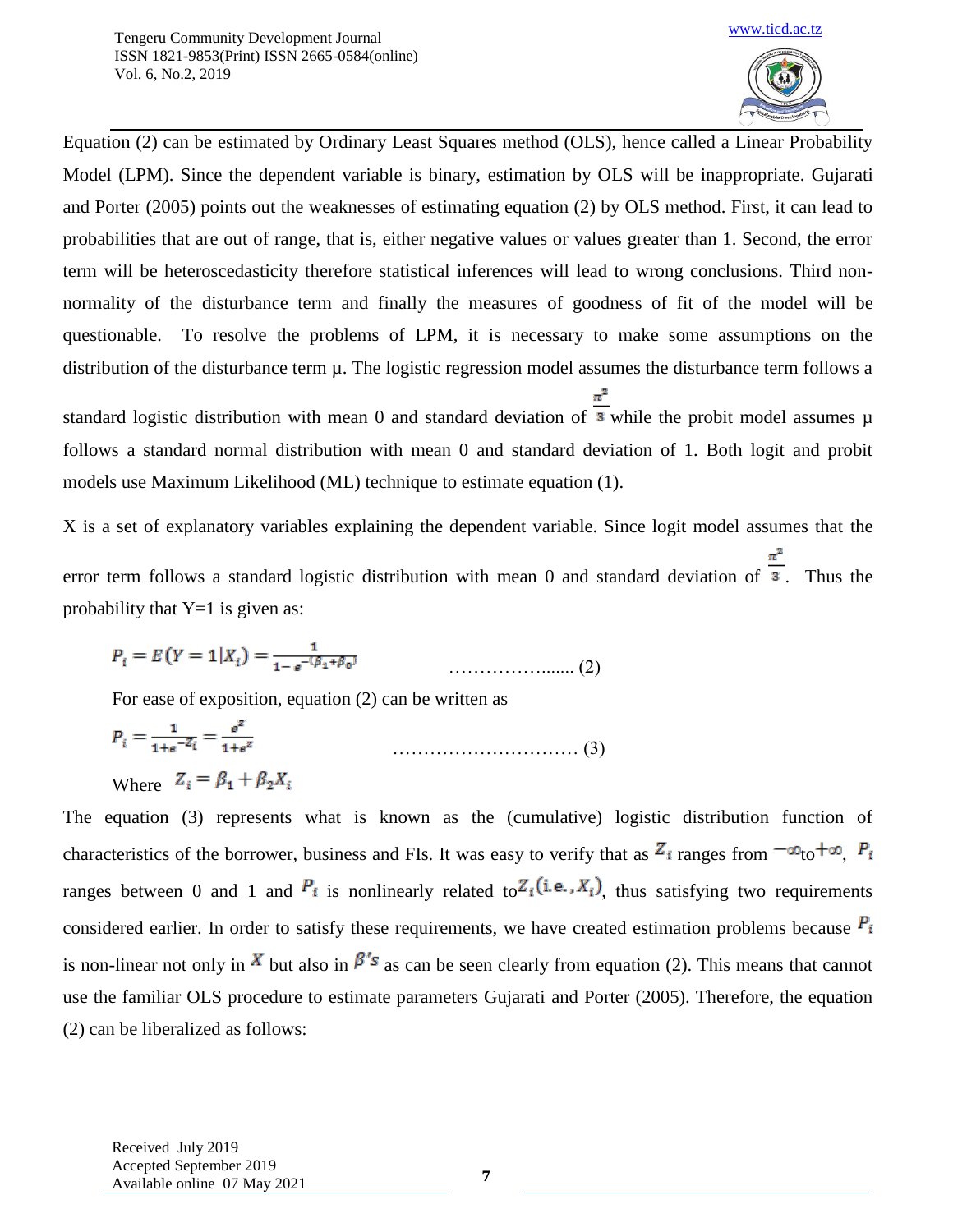

If  $P_i$ , is the probability of a borrower to default is given by equation (3), then  $(1 - P_i)$ , is the probability of a borrower not to default given the equation (4)

$$
1 - P_i = \frac{1}{1 - e^{Z_i}} \tag{4}
$$

Therefore, the above equation will be as follows

$$
\frac{p_i}{1 - p_i} = \frac{1 + e^{Z_i}}{1 + e^{-Z_i}} = e^{Z_i} \qquad (5)
$$

Now  $P_i/(1 - P_i)$  is simply the odd ratio1 in favour of a borrower to default, the ratio of the probability that loan default occurs. In order to obtain a good result the equation (5) must be in natural log as follow in equation (6)

$$
L_i = \ln\left(\frac{p_i}{1 - p_i}\right) = Z_i
$$
  
=  $\beta_1 + \beta_2 X_i$  (6)

That is, L, the log of the odds ratio, is not only linear to X, but also linear in the parameters. L is called the logit, and hence the name logit model for model equation (6).

### *The estimation techniques*

In order to estimate the logit model the equation (6) can be writern as follows;

$$
L_i = \ln\left(\frac{P_i}{1 - P_i}\right) = \beta_1 + \beta_2 X_i + \varepsilon_i
$$

To estimate the specified logit model the forced entry method was used in favour of the stepwise approach. This is because of the advantage that the forced entry method has over the stepwise method. The stepwise method removes the variables that do not meet the significance level condition specified, thus losing some important information regarding the effect of variables removed have on the dependent variable. By forced entry method, all the variables are entered together and none is removed from the specified model.

### Empirical model

 $\overline{\phantom{a}}$ 

The following Empirical model was estimated

<sup>&</sup>lt;sup>1</sup> Odds ratio refers to the ratio of the probability that something happens to the probability of it not happening. If p is the probability of occurrence 1-p is the probability of non-occurrence. Thus the odds ratio is given as  $\frac{p}{1-p}$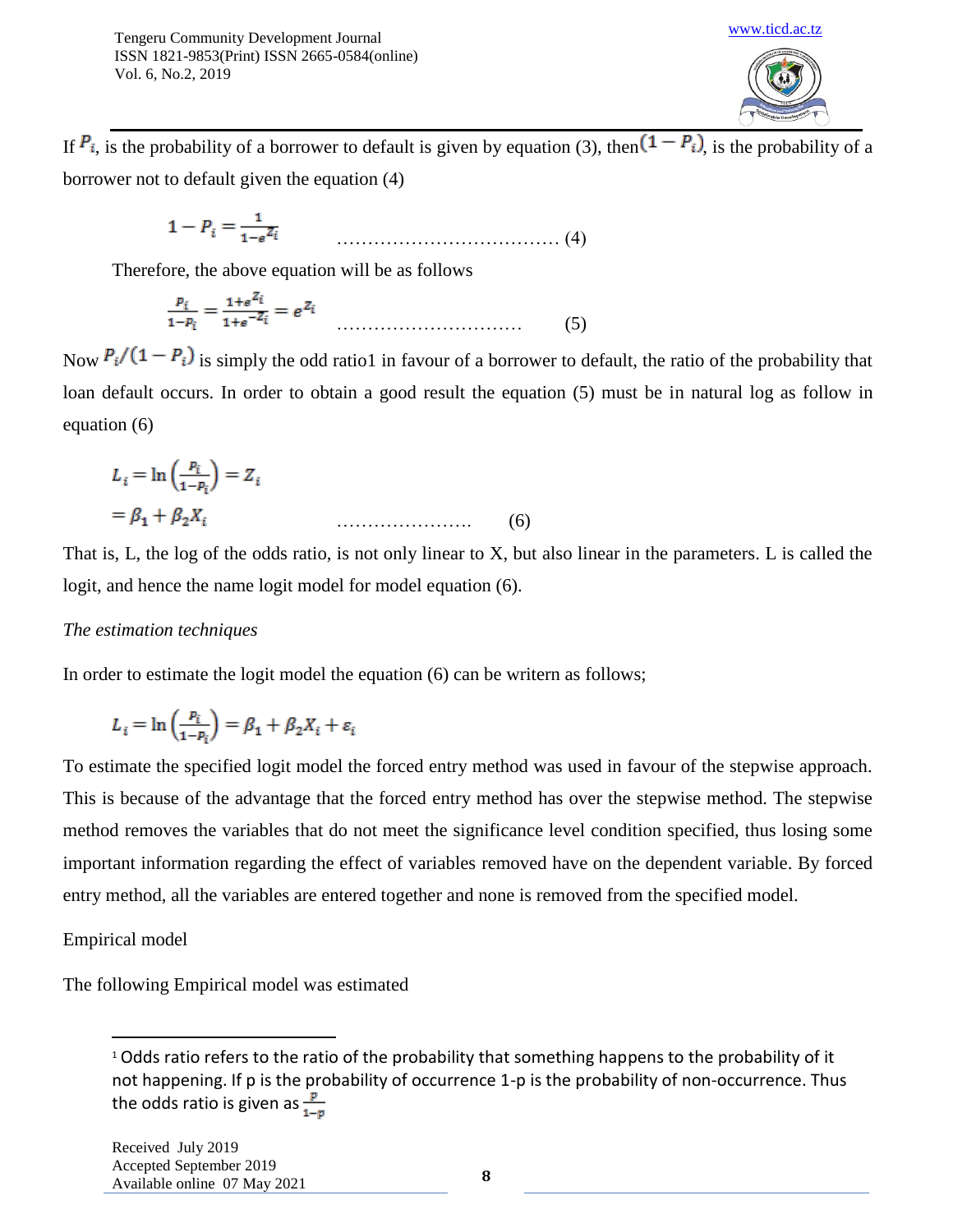

 $P_i = E(Y = 1|X) = F(X\beta)$  (7)

Where;  $P_i$  is the probability that the dependent variable takes the value of 1, given the value of regressors

X is a vector of explanatory variables explaining the dependent variable

 $\beta$  is the coefficient

In terms of logarithm of the odds is the equation  $(7)$  is written as:

 $\ln\left(\frac{p}{1-n}\right) = \beta_0 + \beta_1 AG + \beta_2 GND + \beta_3 MART + \beta_4 EDU + \beta_5 BUSTYP + \beta_6 BUSEDU +$  $\beta_7 MFILOCAT + \beta_8 FAMPROB + \beta_9 LOANUSE + \beta_{10} WEAKLEG + \beta_{11} ASTOWN +$  $\beta_{12}$  PASTEXP +  $\beta_{13}$ INTEREST +  $\varepsilon_i$ ....................... (8)

*Where;*

 $Y_i$  = Dependent variable that takes the value of "1" if the borrower defaults and it takes the value of 0

if the borrower does not default

**P** Is the estimated probability that *Y* takes the value = 1.

| AG             |                 | Age of the borrower                                              |
|----------------|-----------------|------------------------------------------------------------------|
| <b>GND</b>     | $\!\!\!=\!\!\!$ | Gender of the borrower takes "1" if respondent is male and "0"   |
|                |                 | for female within a loan group                                   |
| <b>MART</b>    | $\equiv$        | Martial status of respondent takes "1" for married and "0"       |
|                |                 | for otherwise within a loan group                                |
| <b>EDU</b>     | $\equiv$        | Education level of respondent take "1" if attended formal        |
|                |                 | education and "0" for otherwise                                  |
| <b>BUSTYP</b>  | $\equiv$        | Business type takes "1" if business generate frequent revenue    |
|                |                 | weekly and "0" for otherwise                                     |
| <b>BUSEDUC</b> | $\equiv$        | Business Education takes "1" if respondents acquired business    |
|                |                 | education and "0" for otherwise                                  |
| <b>FILOCAT</b> | $=$             | FI Location takes "1" if distance to FI is within 1-3 km         |
|                |                 | and "0" for otherwise                                            |
| <b>FAMPROB</b> | $\equiv$        | Family problem take "1" if respondent had death in within a loan |
|                |                 | group, etc and "0" for otherwise                                 |
| <b>LOANUSE</b> |                 | Uses of loan take "1" if loan was used for business purpose and  |
|                |                 |                                                                  |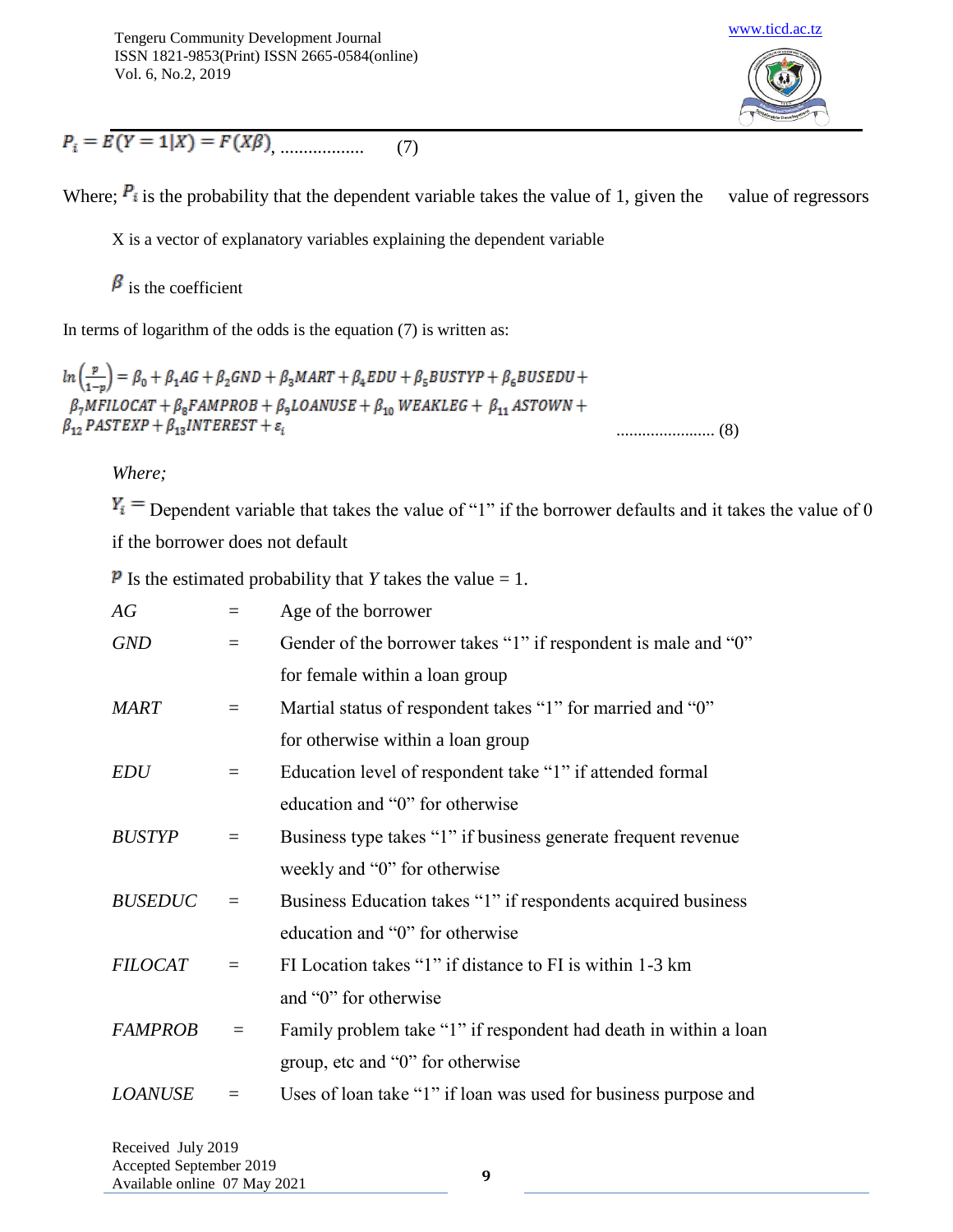

|         |                                                                                                                                                                                                                                                                                                                                                                                              | "0" for otherwise                                            |
|---------|----------------------------------------------------------------------------------------------------------------------------------------------------------------------------------------------------------------------------------------------------------------------------------------------------------------------------------------------------------------------------------------------|--------------------------------------------------------------|
| WEAKLEG | $\frac{1}{2} \frac{1}{2} \frac{1}{2} \frac{1}{2} \frac{1}{2} \frac{1}{2} \frac{1}{2} \frac{1}{2} \frac{1}{2} \frac{1}{2} \frac{1}{2} \frac{1}{2} \frac{1}{2} \frac{1}{2} \frac{1}{2} \frac{1}{2} \frac{1}{2} \frac{1}{2} \frac{1}{2} \frac{1}{2} \frac{1}{2} \frac{1}{2} \frac{1}{2} \frac{1}{2} \frac{1}{2} \frac{1}{2} \frac{1}{2} \frac{1}{2} \frac{1}{2} \frac{1}{2} \frac{1}{2} \frac{$ | Weak legal actions take "1" if FI has weak legal action      |
|         |                                                                                                                                                                                                                                                                                                                                                                                              | toward loan defaulters and "0" for otherwise                 |
| ASTOWN  | $=$                                                                                                                                                                                                                                                                                                                                                                                          | Borrowers Asset Ownership takes "1" if respondent own assets |
|         |                                                                                                                                                                                                                                                                                                                                                                                              | accepted as collateral and "0" for otherwise                 |
|         |                                                                                                                                                                                                                                                                                                                                                                                              |                                                              |

*PASTEXP* = Past experience takes "1" if respondent has past experience of the business he/she owns and "0" for otherwise

*INTEREST* = Interest rate charged by FIs

By rearranging (7), the estimated probability of default  $P(Y=1)$  is given by

$$
P(Y = 1) = \frac{1}{1 + e^{-(\beta_0 + \beta_1 X + \beta_2 X + \beta_3 X + \dots + \beta_n x_{n+1} + \beta_1 x_n + \dots + \dots} (9)}
$$

Where;  $\beta_0$ ,  $\beta_1$ ,  $\beta_2$ ,  $\beta_3$ ,.....  $\beta_n$  are the coefficients to be estimated and *e* is the error term

### **3.0 Results and Discussion**

### **3.1 The extent of loan default rate in selected FIs for a period of 2013 to 2018**

The extent of loan defaults rate for a period of 2013 to 2018 was ascertained using records of borrowers from a loan group. This extent was determined by calculating the ratio of the total borrowers served to the number of borrowers who have defaulted within a group. This ratio is expressed in terms of percentage as presented in Figure 1. In both FIs the rate of loan defaulter has been decreasing from year 2013 to 2018. The study revealed that in both FIs the default rate decreased between 11 percent to 2 percent for the period of five years, (from 2013 to 2018), although it was decreasing but still the borrowers default was there.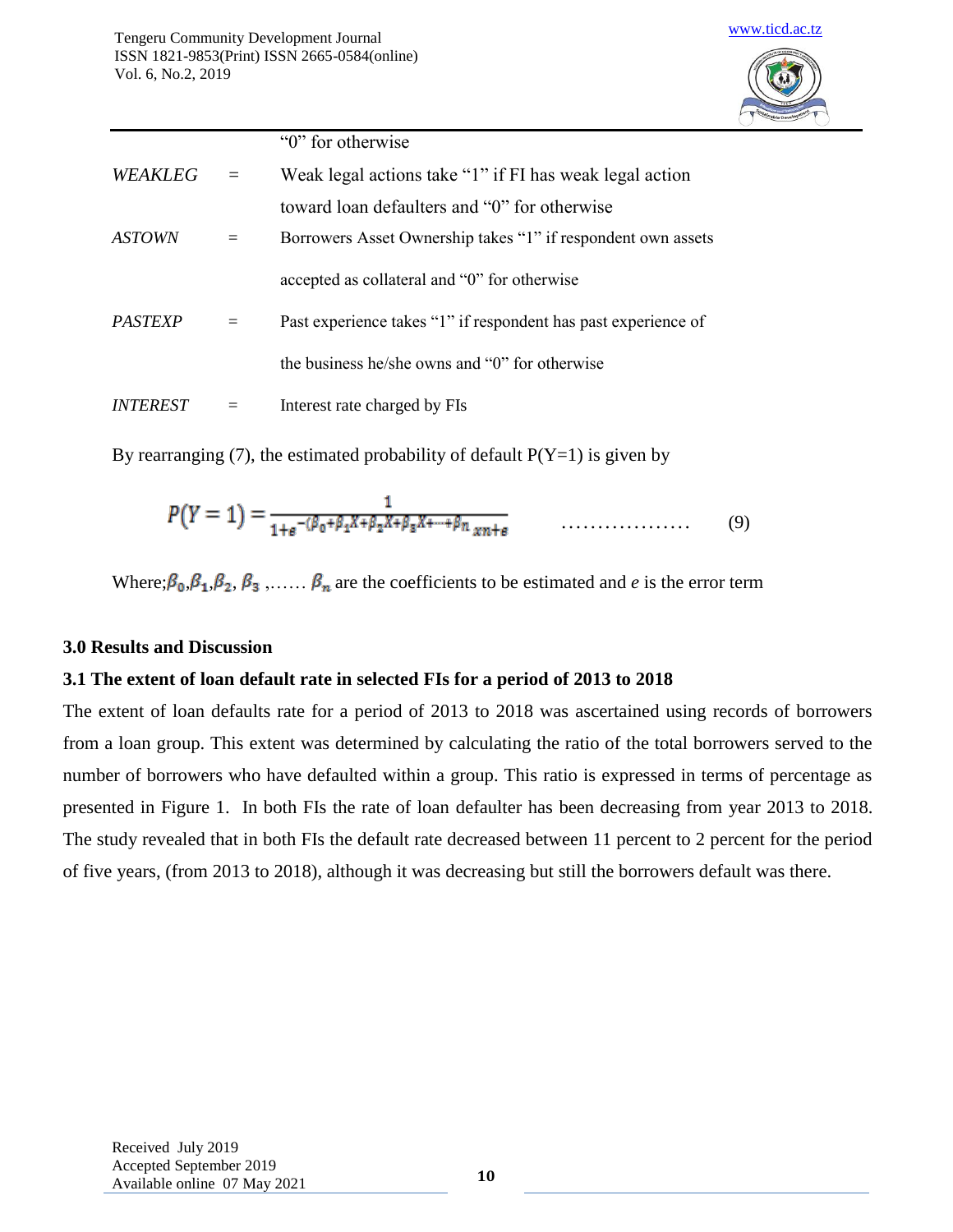

[www.ticd.ac.tz](http://www.ticd.ac.tz/)

**Figure 1**: Trends of loan default in selected FIs for a period of 2013 to 2018

### **Source:** Field data (2018)

The study shows a decrease in loan default rate for the period of five years, from 2013 to 2018 for both FIs this is due to various reasons such as improvements of lending process, loan screening and the conditions/terms for issuing a group loan, also the study shows the advancement in ICT technology enable the FIs to track loan repayment records report timely before the due date.

## **3.2 Factors influencing the likelihood of loan default in the selected MFIs**

Logistic regression model was employed to estimate the likelihood of borrowers who obtained loan from selected FIs to default. Logistic regression estimates results are presented in Table 2. In the table, Column two with the heading "B" gives the coefficient of variables in the model. Column three with the heading "S.E" gives the standard error for the coefficient values. The column four with heading "wald" gives the Wald test values of the coefficient values. Df is the degree of freedom for the wald test values. The column "sig", show how significant the variables are to the model. A value less than 0.05 shows the variable is highly significant. Column "Exp (B)" gives the odds of each variable.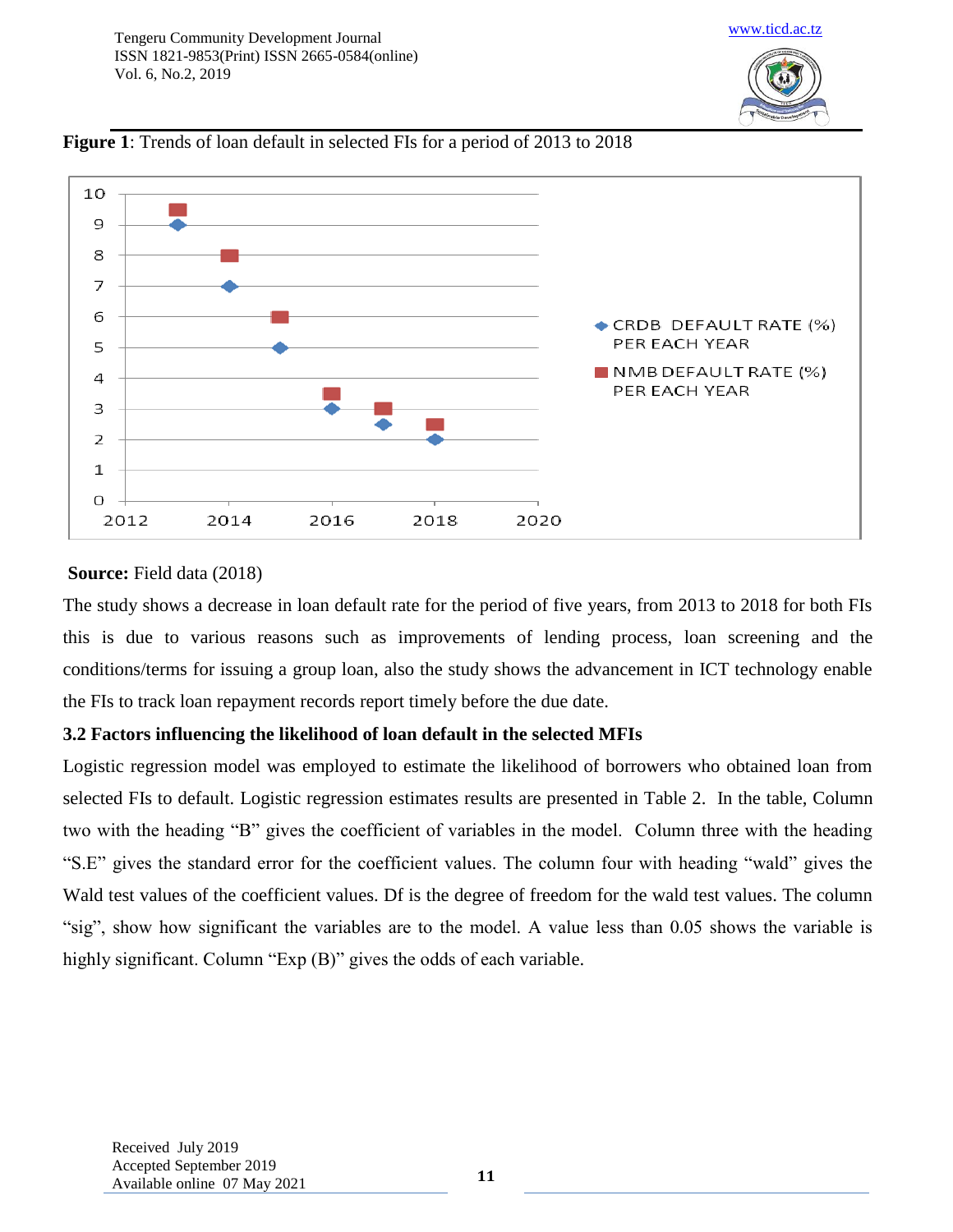

| $\bf{B}$ | S.E   | Wald   | Df           | <b>Sig</b> | Exp(B) |            |  |  |
|----------|-------|--------|--------------|------------|--------|------------|--|--|
| 4.117    | 1.609 | 6.544  | $\mathbf{1}$ | 0.011      | 61.36  | $***$      |  |  |
| $-0.761$ | 0.361 | 4.432  | $\mathbf{1}$ | 0.035      | 0.467  | $\ast$     |  |  |
| 0.391    | 0.496 | 0.621  | $\mathbf{1}$ | 0.431      | 1.479  | <b>Ns</b>  |  |  |
| 0.156    | 0.477 | 0.108  | $\mathbf{1}$ | 0.743      | 1.169  | <b>Ns</b>  |  |  |
| 0.514    | 0.378 | 1.847  | $\mathbf{1}$ | 0.174      | 1.672  | <b>Ns</b>  |  |  |
| $-1.596$ | 0.48  | 11.069 | $\mathbf{1}$ | 0.001      | 0.203  | $\ast\ast$ |  |  |
| $-1.409$ | 0.507 | 7.734  | $\mathbf{1}$ | 0.005      | 0.244  | $\ast\ast$ |  |  |
| 0.633    | 0.868 | 0.532  | $\mathbf{1}$ | 0.466      | 1.883  | <b>Ns</b>  |  |  |
| 0.072    | 0.413 | 0.031  | $1\,$        | 0.861      | 1.075  | <b>Ns</b>  |  |  |
| $-1.588$ | 0.507 | 9.814  | $1\,$        | 0.002      | 0.204  | $\ast\ast$ |  |  |
| $-0.344$ | 0.652 | 0.279  | $\mathbf{1}$ | 0.597      | 0.709  | <b>Ns</b>  |  |  |
| $-0.423$ | 0.668 | 0.401  | $\mathbf{1}$ | 0.527      | 0.655  | <b>Ns</b>  |  |  |
| $-0.631$ | 0.856 | 0.543  | $\mathbf{1}$ | 0.461      | 0.532  | <b>Ns</b>  |  |  |
| $-1.38$  | 0.637 | 4.7    | $\mathbf{1}$ | 0.03       | 0.252  | $\ast$     |  |  |
|          |       |        |              |            |        |            |  |  |

#### **Table 2: Logistic Estimated Parameters**

**\*\* and \* indicate significance at 1% and 5% respectively while (ns) shows not significant**

**Source**: Field data, (2018)

### **3.2.1 General analysis of the estimated Coefficients and Odds Ratio**

General analysis of the odds ratio values shown in Table 2 indicate that GNDLOG, MARTLOG, EDULOG, MFILOCATION and FAMPROB have odd ratios greater than one (OR>1) with positive coefficients. This shows a positive relationship with likelihood to default. The odds ratios of AGELOG, BUSNTYPE, BUSEDUC, WEAKLEGAL, ASTOWN, PASTEXP and INTEREST are less than one (OR<1) with negative coefficients. This shows a negative relationship of these factors with the likelihood to default.

Further, Table 2 shows some factors were found to be significant at  $(P<0.05)$  including age (AGELOG), business education (BUSEDUC), interest rate charged by FIs (INTEREST), Business type (BUSNTYPE), and use of the loan (LOANUSE) were found to be significant at  $(P<0.01)$ .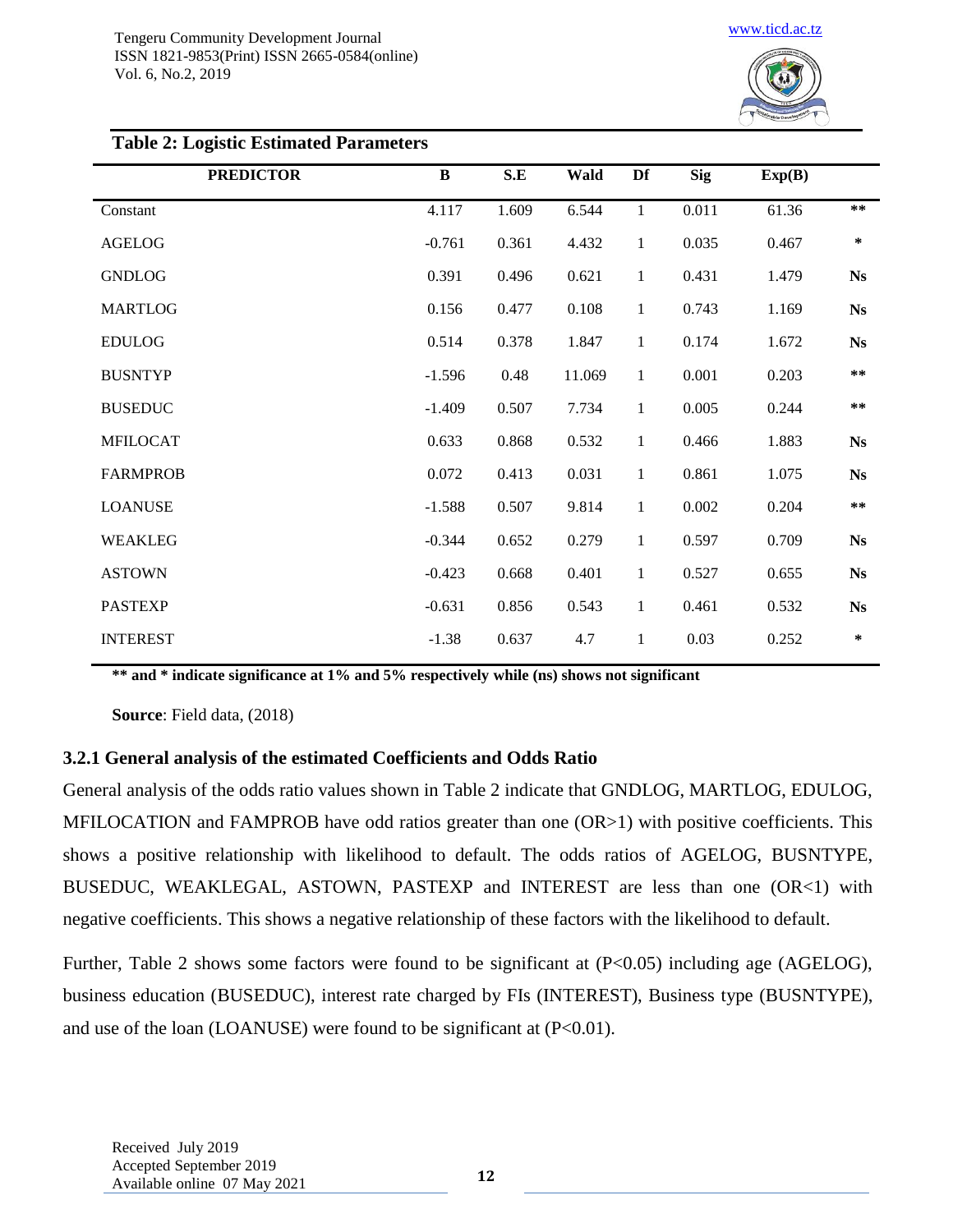

The remaining factors were found to have insignificant effect in the likelihood of loan default. These factors are: Marital status (MARTLOG), level of education (EDULOG), gender of borrower (GNDLOG), distance/location of FIs (FILOCATION), family problems such as diseases (FAMPROBR), weak legal action to defaulters (WEAKLEGAL), asset ownership (ASTOWN) and past experience on business (PASTEXP).

## **3.2.2 Analysis of the significant factors**

## *Age of the borrowers*

Age measured the borrower's age in years. As the age of the borrower increases it reduces the likelihood of a borrower to default. The results show odds ratio of 0.467. This means that a unit increase in borrower's age lowers the likelihood of default by 53.3%. This suggests that borrowers in group between 18 to 34 years old are more likely to default than older age groups in the selected FIs. This finding is supported by Mokhtar (2012) where it was observed that the older borrowers would be more responsible and disciplined in repaying their loan than younger borrowers. Thomas (2000) and Boyle et al (1992) confirm that older borrowers are more risk adverse, and therefore the less likely to default. Thus banks are more hesitant to lend to younger borrowers who are more risk averse.

## *Business Management Education*

Business management education among the borrowers was significant at 1% with odds ratio of (0.244) and a coefficient of (-1.409). This implies that borrowers who have management skills acquired through trainings or seminars manage their businesses more prudently and are less likely to default compared to borrowers managing their business without business education. Therefore an acquisition of business management education was associated with a reduction of the likelihood of a borrower to default by 75.6%. This result is supported by Awan (2015) who ranked lack of business education as the 4th important cause of loan default in the study conducted in Pakistan. Also Oladeebo (2008) found out that, borrowers that do not have formal education are likely to have inadequate knowledge of loan acquisition and management, thereby making them unable to repay the loans given to them. On the other hand, the borrowers' education level distinguished from post-graduate to non-high school graduate. Borrowers with high level of education are more likely to repay their loan since they occupy higher positions and with high income levels.

## *Type of Business*

Business type was also significantly associated with the likelihood of loan default at 1%. The analysis showed a coefficient of (-1.596) with the odds ratio of (0.203), indicating that, businesses with frequent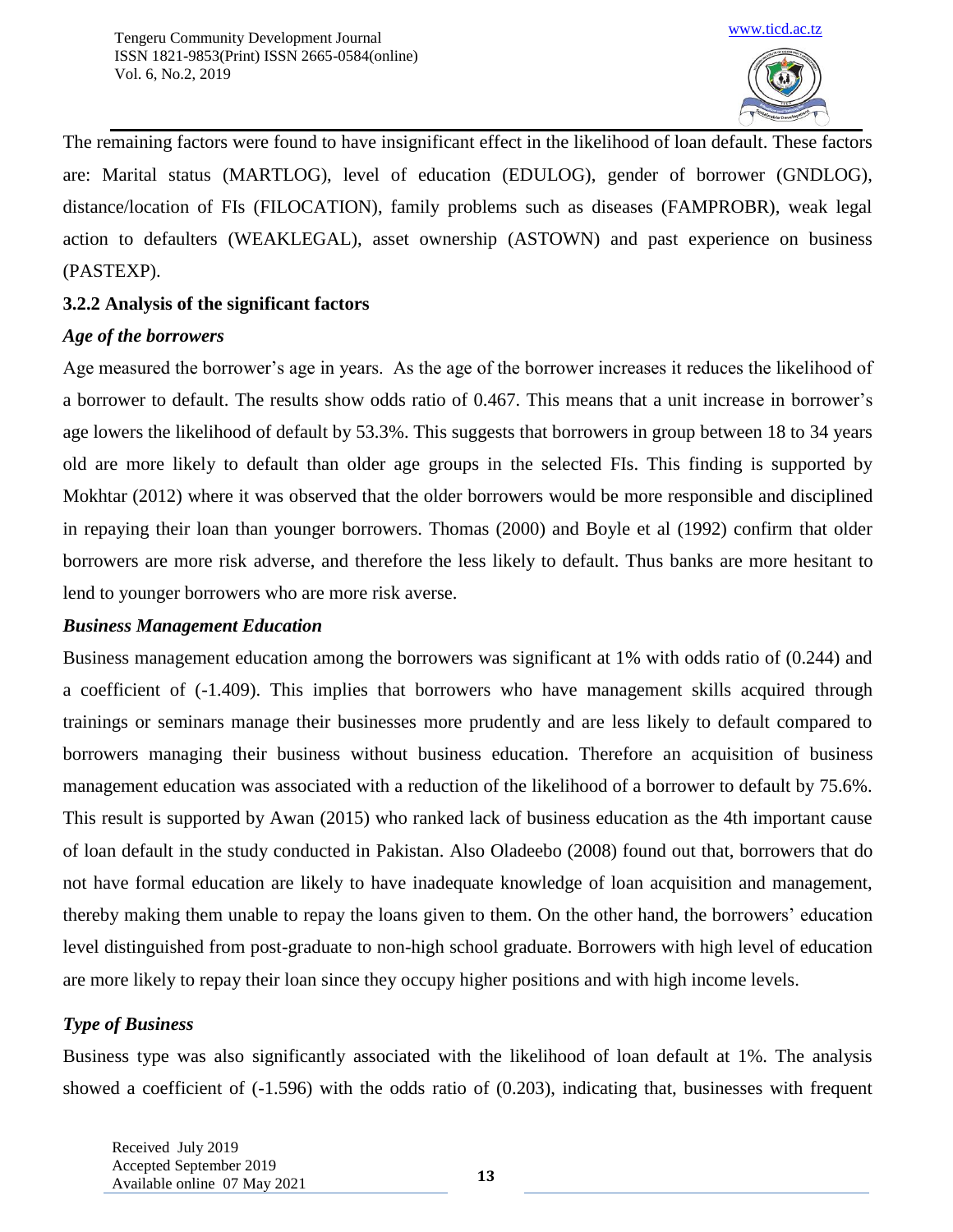

business transactions (Revenue can be obtained in daily basis) are likely to have reduction of odds in favour of default by 79.7% compared to businesses with less transactions. This means businesses which are able to generate enough revenue to meet the weekly repayment schedules reduce the likelihood of loan defaulting. This implies that borrowers involved in food vending, retail shops, and motorcycle operators (bodaboda) reduces the likelihood of loan defaulting compared to borrowers involved in businesses such as saloon and cloths selling. This finding is supported by Suraya et. al., (2012) where it was observed that the lower revenue cycle in businesses creates loan repayment problems to borrowers.

### *Loan Uses*

Loan use was significantly associated with the loan defaulting likelihood at 1%. The odds ratio of (0.204) suggests that the use of loan for non business purposes is likely to increase loan default compared to business uses. Borrowers, who use loan for business purpose, reduce loan default likelihood by 79.6% compared to those who use loan for other non business purposes. The study revealed that most borrowers use loan to finance food, shelter, clothes and to meet their basic needs rather than for business activities. This result is supported by Bayang (2009) who reported that, at the time of loan disbursement, the poor borrowers are pre-occupied with addressing their social problems ranging from shortage of food, lack of seeds for planting and paying medical bills among others, a practice which makes loan repayment difficulty. Also Onchangwa et al (2013) asserted that misallocation of loans in unproductive activities by borrowers reduced their investments and this posed a high loan defaults in Kenya. *Interest Rate*

Interest charged by FIs was also associated with influencing the likelihood of a loan borrower to default. This variable was statistically significant at 5% with an odds ratio of (0.252) which shows that the interest charged by FIs, as compared to those charged by other commercial banks, leads to about 74.8% reduction in the loan default likelihood. This means that high interest rates impose high cost to the borrowers, making loan repayment difficulty.

These findings concur with Vandel (1993) and Okpugie (2009) in their studies who found out that high interest rate charged by financial institutions is a major cause of default among the borrower

### **3.2.3 Assessment of the Model fit**

In assessing the overall fitness of the model two approaches were used; statistical measures and pseudo R2 measures. The Hosmer and Lemeshow test measures the overall fit. The Hosmer and Lemeshow test shows insignificance for the fitted model is 0.614 as shown in Table 3, indicating that insignificant differences remain between actual and expected values. This is a strong indication of a good model fit.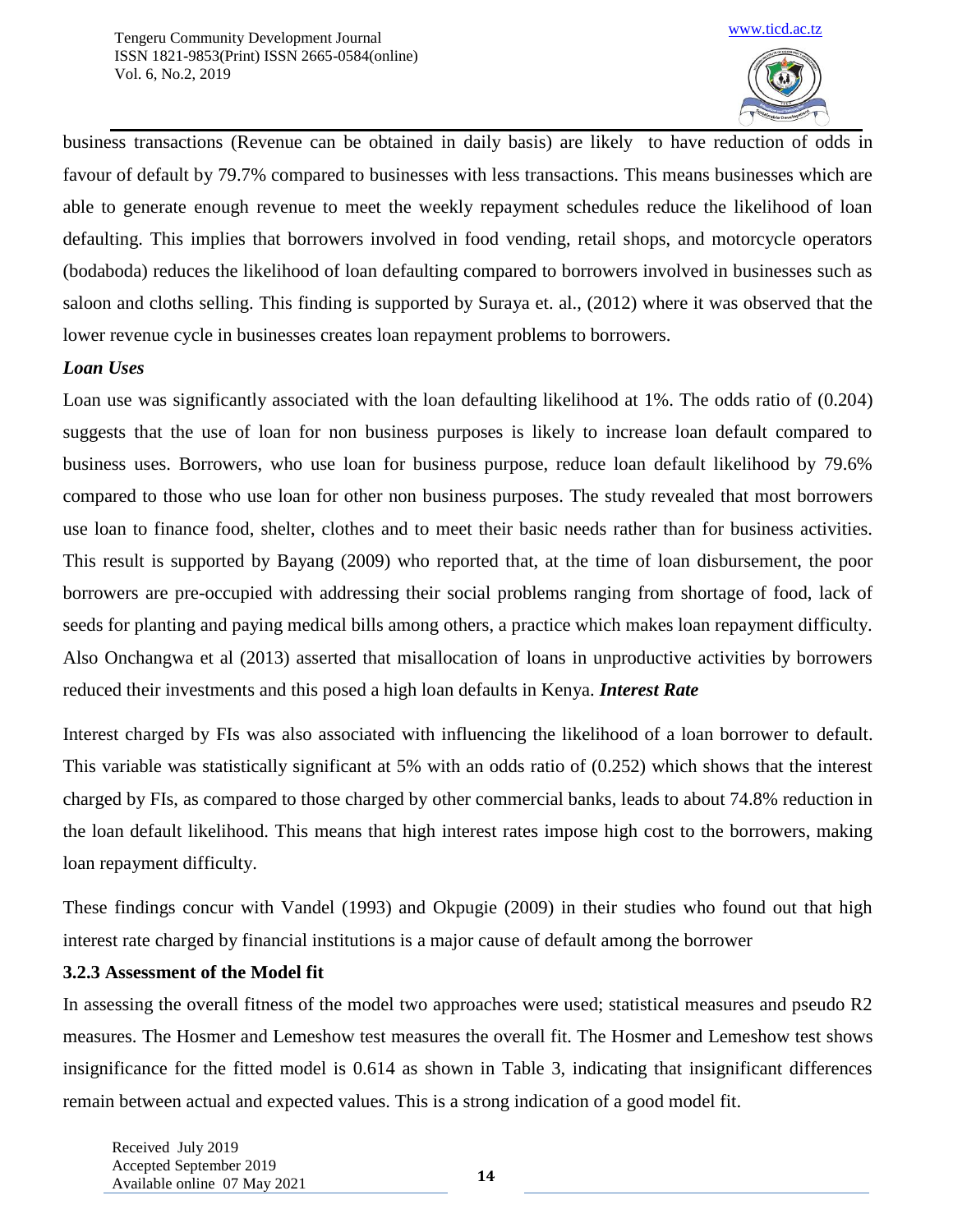

## **Table 3: Results of Hosmer and Lemeshow Test**

| <b>Step</b> | <b>Chi-square</b> | Df | <b>Significance</b> |
|-------------|-------------------|----|---------------------|
|             | 8.288             |    | 0.614               |

**\***Pseudo R<sup>2</sup> Measures

 **Source**: Field data (2018)

It can be observed from Table 4 that the model has a relatively larger pseudo R2 of 0.521 for the Nagelkerke R Square and 0.452 for the Cox and Snell R Square. That is the fitted model is able to explain or account for 52.1% of the variation in the dependent variable. This is an indication of a good model.

### **Table 4: Model Summary**

| <b>Steps</b> | -2log likelihood     | <b>Cox and Smell R Square</b> | <b>Nagelkerke R Square</b> |
|--------------|----------------------|-------------------------------|----------------------------|
|              | $200.812^{\text{a}}$ | 0.452                         | 0.521                      |

**Source:** Field data, 2018

However, there were some other factors which were not statistically significant in the estimated model but had influence in the likelihood of loan default. These are Marital status (MARTLOG), level of education (EDULOG), gender of borrower (GNDLOG), distance/location of FIs (FILOCATION), family problems such as diseases (FAMPROBR), weak legal action to defaulters (WEAKLEGAL), asset ownership (ASTOWN) and past experience on business (PASTEXP).

## **3.3. The effects of loan defaults to borrowers within a loan group and to FI,**

## **3.3.1 Effects of loan default to borrowers within a loan group**

## *Loss of properties*

The study identified loan defaults effects to loan borrowers. Collateral are valuable items that are to be acquired in case a borrower defaults to compensate for the loss. Table 5 shows that majority of respondents (76%) accepted that loan defaulters lose their properties in case the borrower fails to repay the remaining loan balance. 24% reported that defaulters do not lose their property instead are denied to acquire next loan and be rejected by group members.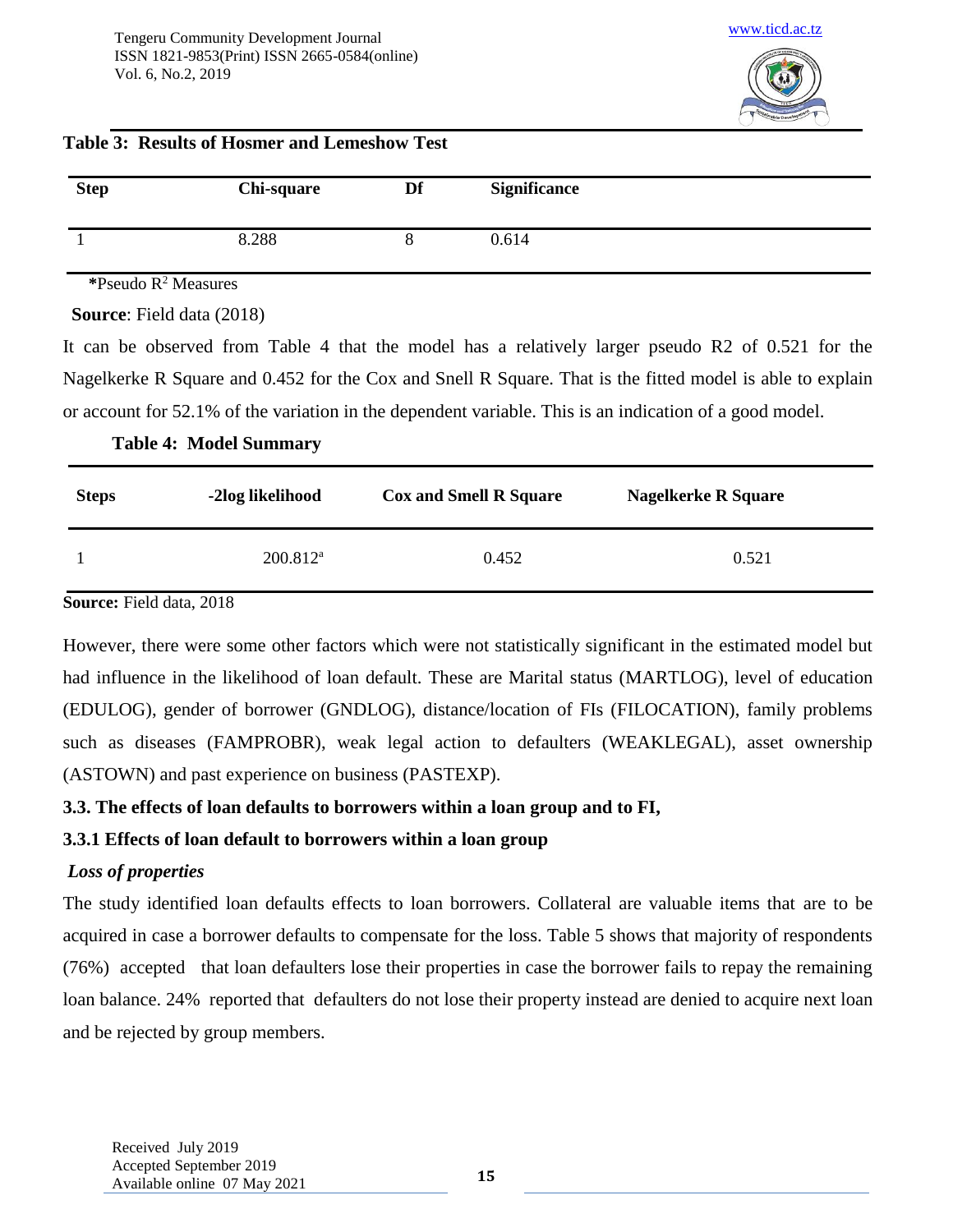

### **Table 5: Response of borrowers on Loss of Properties set as collateral**

| Loss of property | Frequency | Percent |  |
|------------------|-----------|---------|--|
| <b>YES</b>       | 120       | 76.0    |  |
| NO               | 38        | 24.0    |  |
| Total            | 158       | 100.0   |  |

**Source:** Field data (2018)

### *Rejection of borrowers to the next Loan opportunity*

The respondents were required to comment whether the individual borrowers rejected for the next loan opportunity or not. The responses are shown on Figure 2.





### **Source:** Field data (2018)

The information provided in Figure 2 shows that 80.6% of respondents accepted that loan defaulters are denied for next loan opportunity. These findings revealed that FIs had strong measures to control defaults.

### **3.3.2 Effects of Loan defaults to FIs**

Data obtained from the field shows that, in average of 3.2% and 4.1% of interest incomes for both FIs are used to provide for bad debts for the period of five years starting from 2013 to 2018. This implies that, the FIs dilute its capital and reduce its operating income. The principal amount unpaid from the borrowers it affect the capital of the FIs, this force the FIs to borrow from others FIs or to cut down its profit from other sources to compensate for the principal amount unpaid, also on the unpaid interest from loan defaulted it reduce the net profit of the FIs. Although the FIs making follow up to all loan defaulters but the study shows that, it took time for the FIs to complete the follow-up process, since the process involves legal issues in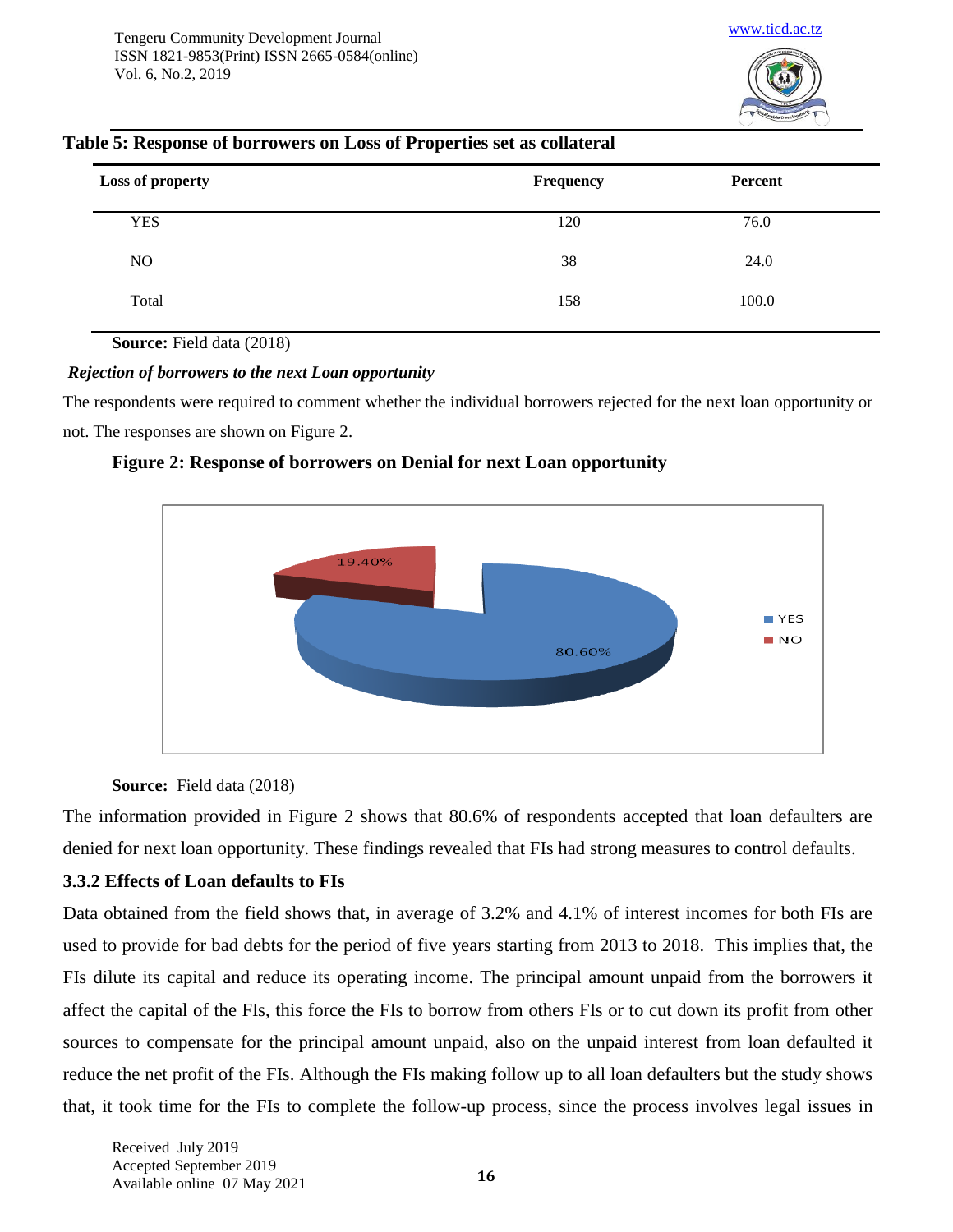

confiscating the collateral pledged during the loan applications, this needs time and hence affect the financial statements of the FIs.

The study reveals that, these two FIs (CRDB and NMB) are the public companies, that means they have raised their capital from the public, who are the investors, if it happen that there is default of any rate, the investor are becoming worried for their money and hence they trade their equity stakes in the secondary market (Dar-Es Salaam Stock Exchange), this process undermine the ability of the FIs to raise any additional capital from investors who are mostly concerned about the health of the loan portfolio of the FIs. In addition, the study shows that, the entire amount spent for recover the bad debts for a period of five years, is very huge, it could be used to create new loans and expanding FIs capital. This had a negative impact on the liquidity of the FIs.

### **4.0 Conclusion and Recommendation**

### **4.1 Conclusion**

The findings show that, the loan default was existed in both FIs. Generally, the rate of loan default has been decreasing from year 2013 to 2018 due to proper screening of borrowers as well as credit rationing. Age and interest rate charged by FIs found to be significant at  $(P<0.05)$ . Factors such as Business type, business management education and use of the loan were found to be significant at (P<0.01). Borrowers with default history are affected negatively through, denial of subsequent loan opportunities, bad image to the loan group and loss of properties pledged as collateral and bad relationship with FIs officers. Also, the study revealed adverse effects to the respective FIs as loss of the expected interest, reduction of operating profit and capital expansion.

### **4.2 Recommendations**

The FIs should review their policies so as to establish stringent lending and debts collection regulations. It should also involve to a great extent competent loan officers and customers in formulating professional lending and other loan processing terms.

The FIs should have access to credit insurance that will ensure loans issued to borrowers are free from the risk of loan defaulting and review their interest rates they charge on loans.

The FIs should involve borrowers in reviewing loan repayment terms, effective monitoring of loans, frequent credit training programs, and the institutions should use credit referencing agents which is a current requirements issued by the Bank of Tanzania (BoT) and where necessary they have to use private debt collectors to ensure loan default rate is minimal.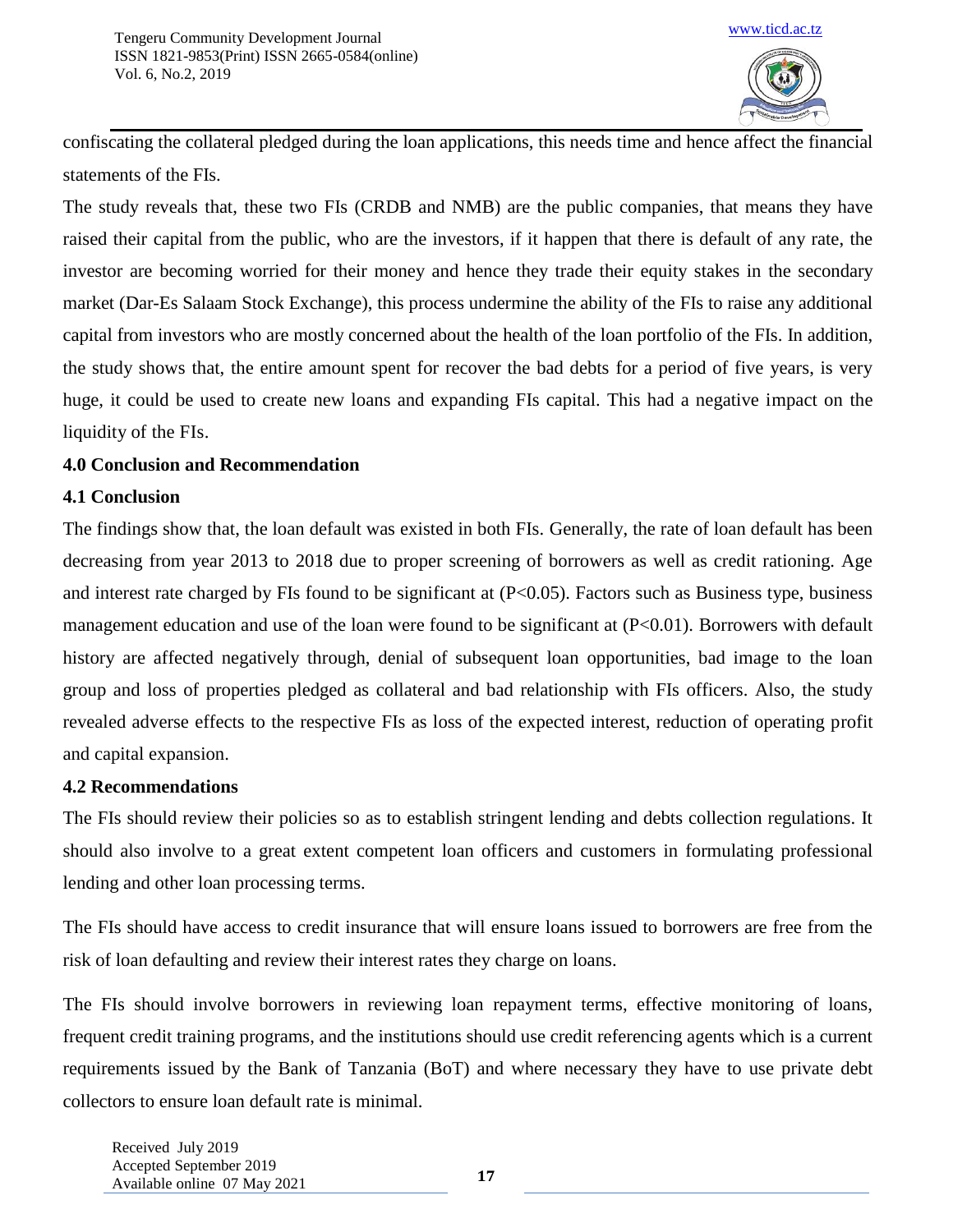

### **References**

- Agarwal, S. Chomsisengphet, S. and Liu, C. (2009). Consumer Bankruptcy and Default: The Role of Individual Social Capital" Working Paper. Available at SSRN: [http://ssrn.com/abstract=1408757.1](http://ssrn.com/abstract=1408757)2/06/2019.
- Aghion, A. and Morduch, J. (2005). The Economics of Microfinance, Second Edition | The MIT Press. https://mitpress.mit.edu › books › economics-microfinance-second-edition/28/04/2019
- Awan, A. (2015). Causes of Loan Defaults in Pakistani Banks: A Case Study of District D.G. Khan. Ssn 1013-5316; Coden: *Sinte 8. Sci.Int. (Lahore),* 27(3): 2593-2597, 2015
- Bayang, S. (2009). Why Microfinance Fails to Meet Enterprise Goals. Retrieved fromhttp://www.allgambian.net/enterprise detail.com on 5/02/2019
- Berhanu. A. (2005). Determinants of formal source of credit loan repayment performance of smallholder farmers: The case of north western Ethiopia, North Gondar, M.Sc. Thesis, Alemaya University, Ethiopia.
- Bichanga, W. (2013). Causes of Loan Default within Micro Finance Institutions in Kenya. Jomo Kenyatta University of Agriculture and Technology: Nairobi, Kenya
- CDA. (2013). Annual Report, https://www.cda.gov› resources › downloads › standard-report-forms. Cooperative Annual Performance Report (CAPR) Form Revision No. 5 pdf. /20 July, 2019
- Dahir, F. (2015). The Challenges Facing Microfinance Institutions in Poverty Eradication: A Case Study in Mogadishu. *International Journal of Humanities Social Sciences and Education (IJHSSE)* 2(2): 56-62
- Gujarati, D. and Porter, C. (2005). Basic econometrics. <sup>5th</sup> edition. Boston: McGraw-Hill.
- Korankye, A. (2014). Causes and Control of Loan Default/Delinquency in Microfinance Institutions in Ghana. American International Journal of Contemporary Research 4, 12.
- Kothari, C.R. (2004) Research Methodology; Methods and Techniques, India.
- Marjo, H. (2010). The determinants of default in Consumer Credit Market in Finland: Master's Thesis. School of Economics, Aalto University, Finland
- Mokhtar, S. H., Nartea, G., and Gan, C. (2012). Determinants of microcredit loans repayment problem among microfinance borrowers in Malaysia 33-45pp.
- Mulema, F. (2011). Credit Policy and Loan Portfolio Performance In Microfinance Institutions. Credit Policy and Loan Portfolio Performance In Microfinance Institutions. Case Study of Uganda Finance Trust Central Branch, Kampala.
- NBS, (2018), Tanzania Total Population by District Regions -2016-2017 Report. https://www.nbs.go.tz › index.php/ 01/06/2019
- Nyamsogoro, G. (2010). Microfinance Institutions in Tanzania: A review of growth and performance trends." *NBAA Accountant journal* 26(3):3-16.
- Okpugie, G. (2009). High Microfinance Interest Rates Cause Loan Defaults in Nigeria, the Guardian, Nigeria.
- Oladeebo, J. O. and Oladeebo, O. E. (2008). Determinants of Loan Repayment among Smallholder Farmers in Ogbomoso Agricultural Zone of Oyo State, Nigeria. Kamla-Raj 2008 *Journal of Socio Science* 17(1): 59-62
- Onchangwa, G. A., Odhiambo, A. A. Sagwe, O. and Osinde, S. (2013). Influence of Consumption on Savings and Credit Cooperative Society (SACCO) Members' Investment Culture in Kenya. *Interdisciplinary Journal of Contemporary Research* 5(2): 97-105